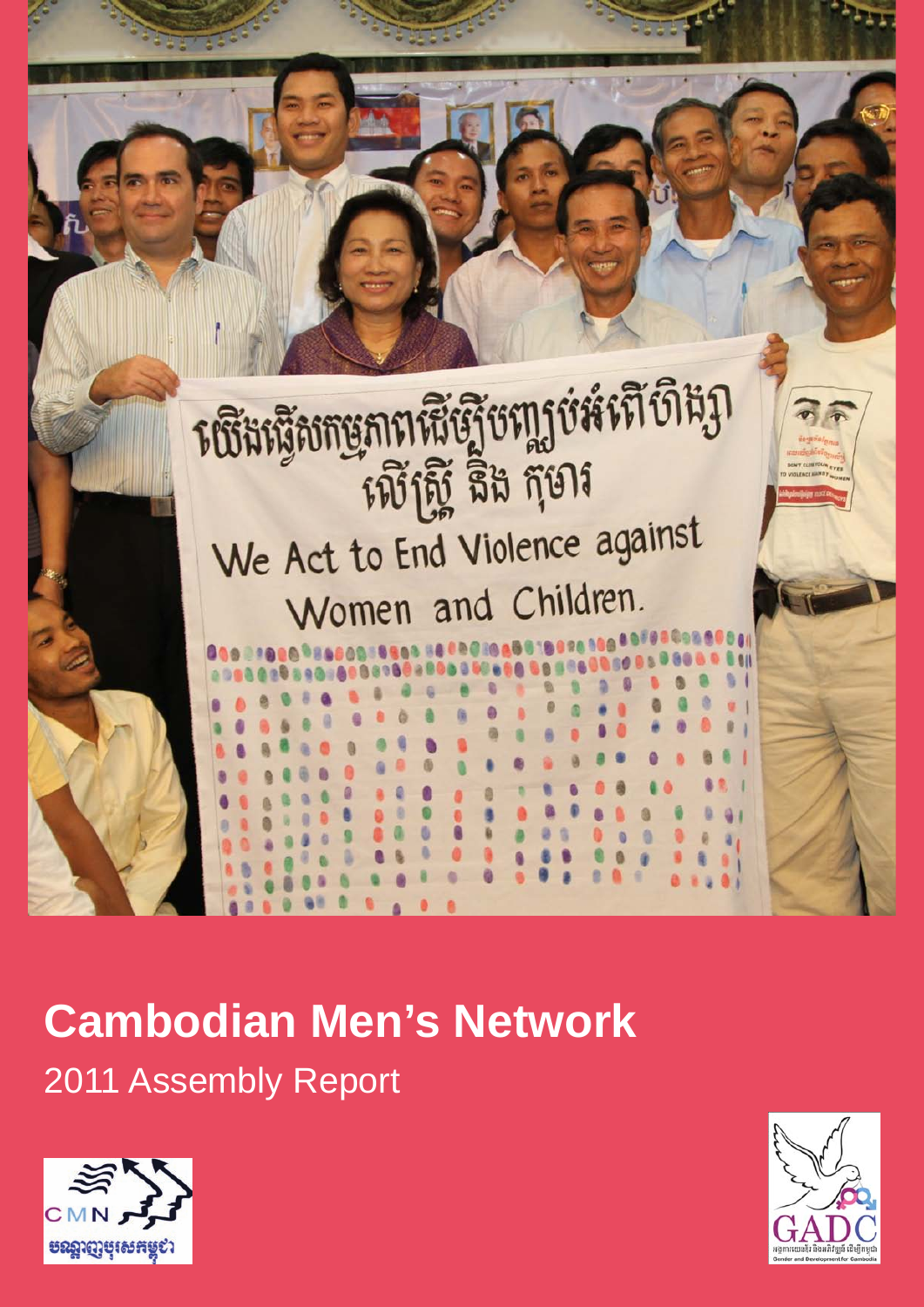# The 2011 CMN assembly

Over 350 activist men from throughout Cambodia joined the 2011 Cambodian Men's Network Assembly on the 12th of October in Phnom Penh. A diversity of local and national authorities, Government staff, villagers, police and NGOs, joined the event to draw attention to the impacts of violence against women and share ideas for taking action to eradicate violence against women in Cambodia.

In a packed conference hall, the assembly featured presentations from varying perspectives on what is being done to combat violence against women and what can be done. Emotive personal stories from prior violent offenders, women that had dealt with abuse and law enforcement agencies provided unique insights into the causes of violence and methods for eliminating violence.

Men highlighted and challenged negative cultural expectations that normalised male dominance over women and a lack of accountability for violent offenders. CMN members explained their processes of intervention, working within the cultural context, to reconcile conflict and change abusive attitudes. Previously violent offenders discussed the negative impacts of violence against women for everyone, advocating to the network that a violence-free environment can and must happen.

Although the legal framework for dealing with violence against women has improved in Cambodia, speeches highlighted that although law enforcement has improved, more needs to be done. "The introduction of the domestic violence law has led to some convictions against perpetrators of domestic violence, which is beneficial for creating a deterrent. However, we also need to be more proactive to prevent domestic violence before it needs to become a criminal issue" explained Mr. Chum Kongkea, a representative of the Men's Core Groups. Addressing some of these issues was the Bakan District

## Assembly aim & objectives

**Aim:** Publicly advocate that violence against women has to be addressed by men and everyone, including men will benefit from the elimination of violence:

- 1. Create opportunities for CMN members to share experiences and encourage model behaviour.
- 2. Share information about the connection between national and international efforts to eliminate violence against women.
- 3. Strengthen cooperation and motivation amongst men to combat violence against women and negative gender stereotypes, and promote gender equality.

Police Chief, Mr. Pen Tung. Drawing on personal experiences, Mr. Pen advocated the benefits of improving gender equality, as witnessed in his personal life, and applying gender equality attitudes to his work. Police in his district are actively responding to cases of violence against women and working with the courts to send a strong deterrent message, while also working to intervene before violence occurs. Violence against women has dramatically decreased in Mr. Pen's district and he implored other law enforcement officials to take action to eliminate violence against women.

Presentations from two United Nations (UN) agencies and Pez y Desarrollo (Peace and Development, a Spanish NGO) linked community-based and national work with regional efforts to eliminate violence against women.

During breaks, before and after the event, participants were able to network and share experiences with other activists. Conference packages and display boards also provided valuable resources for future activities. Following the assembly, key participants spoke with T.V, print and radio, with messages disseminated throughout Cambodia.



## Local law enforcement in the CMN

"I do not tolerate any form of violence and I take immediate action to intervene if violence happens. I can claim that violence against women has now decreased and rarely happens in my district, especially in the target communes of GADC."

**Bakan District Police Chief, Pen Tung (pictured left)**

"After attending the CMN Assembly today, I am very glad because I gained knowledge and experience to share with my community. In the future, I think we must empower women and children, and share knowledge and skills to all community people."

**Commune Police Chief and Core Men's Group member, Chin Sophal**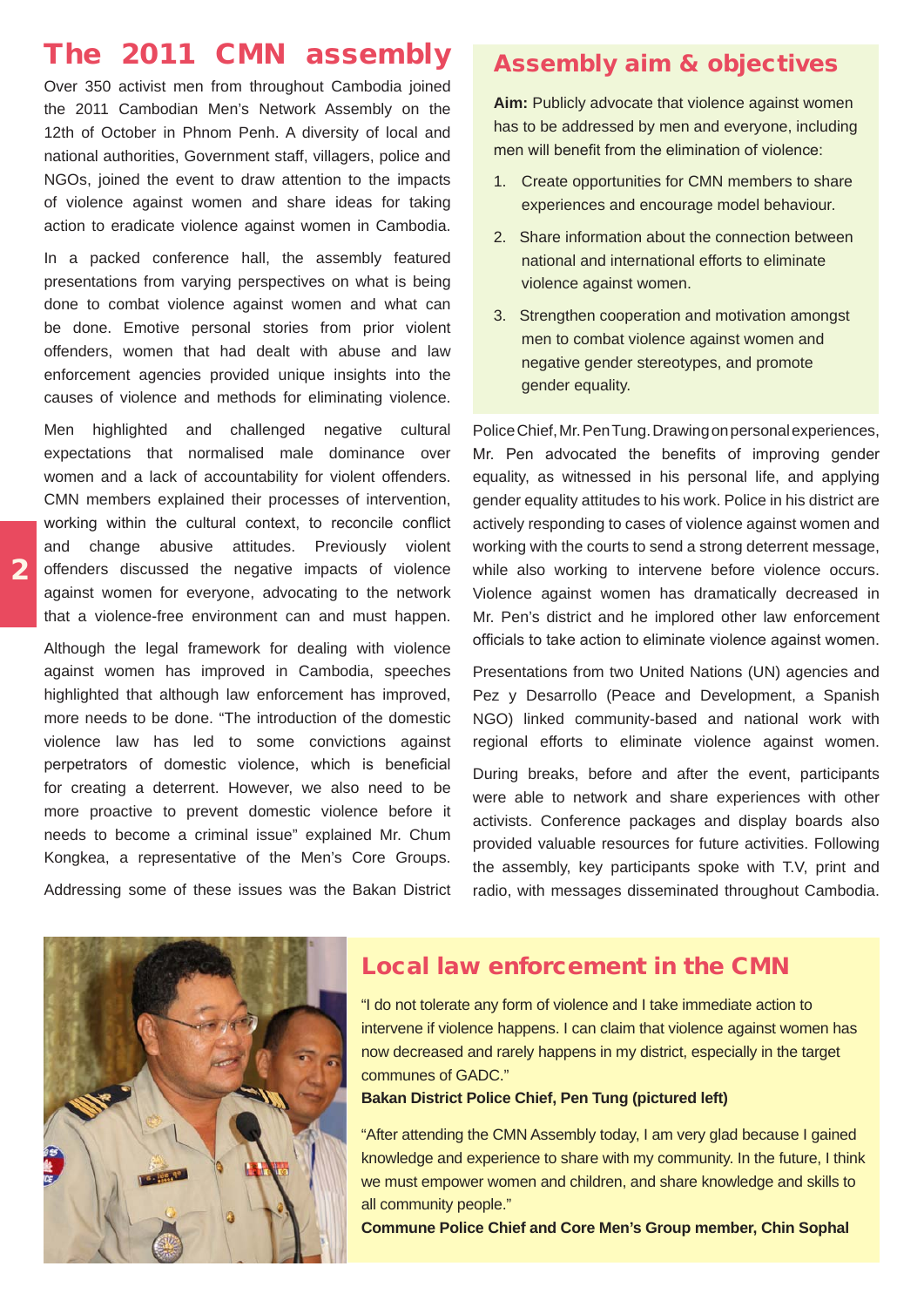## CMN assembly outcomes

The high attendance of different stakeholders, thought provoking presentations, strong media coverage and networking opportunities, especially sharing experiences, ensured the CMN assembly was successful at achieving its stated aim and objectives. The proceedings of the event and exit interviews confirmed the importance of the event in strengthening men's involvement in eliminating violence against women in Cambodia.

In terms of the overall aim, the selection of presentations, matched with broad media coverage delivered strong public advocacy about involving men to eliminate violence against women. The diversity of presentations encouraged engagement with the many perspectives involved in dealing with violence against women. These messages will be advocated throughout Cambodia by the CMN, as CMN member and Commune Council chief, Yim Yon explained in an exit interview;

"The assembly was a valuable forum for reducing violence against women through men's actions. I will bring all key messages from this event to disseminate in the commune by stressing that men have to participate in reducing violence against women and children."

Focusing on the three objectives, the assembly delivered on strong results primarily through presentations combined with informal networking opportunities. Presentations by a police officer, reformed violence perpetrator and other men explored concepts of model behaviour and the need for all CMN members to prevent, intervene and respond to violence against women. These presentations highlighted the benefit for everyone of eliminating violence against women and improving gender equality. The audience responded very positively.

The two UN agencies and Paz y Desarrollo presentations were central to sharing information about the connections between national and international efforts to eliminate



ABOVE: During breaks, men and women could net-<br>work, share ideas and learn about CMN activities.



ABOVE: A representative from the Ministry of Wom- en's Affairs speaks with the media at the assembly.

## Media coverage

- **●** 4 Khmer TV stations
- **●** 5 Khmer & English newspapers
- **●** 5 Khmer radio stations
- **GADC and media web coverage**

violence against women. James Lang, Coordinator of the UN program Partners for Prevention, discussed the common challenges across Asia and the Pacific in decreasing violence against women. He emphasised the need to further engage men in the process and increase the focus on prevention efforts and behavioural change.

The structure of the event did not permit substantial time to networking, with the focus primarily on presentations. Increased opportunities for networking could have been beneficial, but considering the already strong network of the CMN, it was appropriate to prioritise presentations and sharing of experiences. Overall, the assembly was very successul at achieving its aim and objectives.

## Networking and advocacy

"Today's assembly was very interesting because I met most of the CMN members from the 12 provinces and the Core Men's Groups, who represent the grass roots men network. They shared their good experiences in the communities about working with men to address genderbased violence... This knowledge and concepts are the foundation for me to preparing programs for broadcasting on the National Radio of Kampuchea."

**National Radio Kampuchea employee and CMN member, Thol Ngorn Thai**